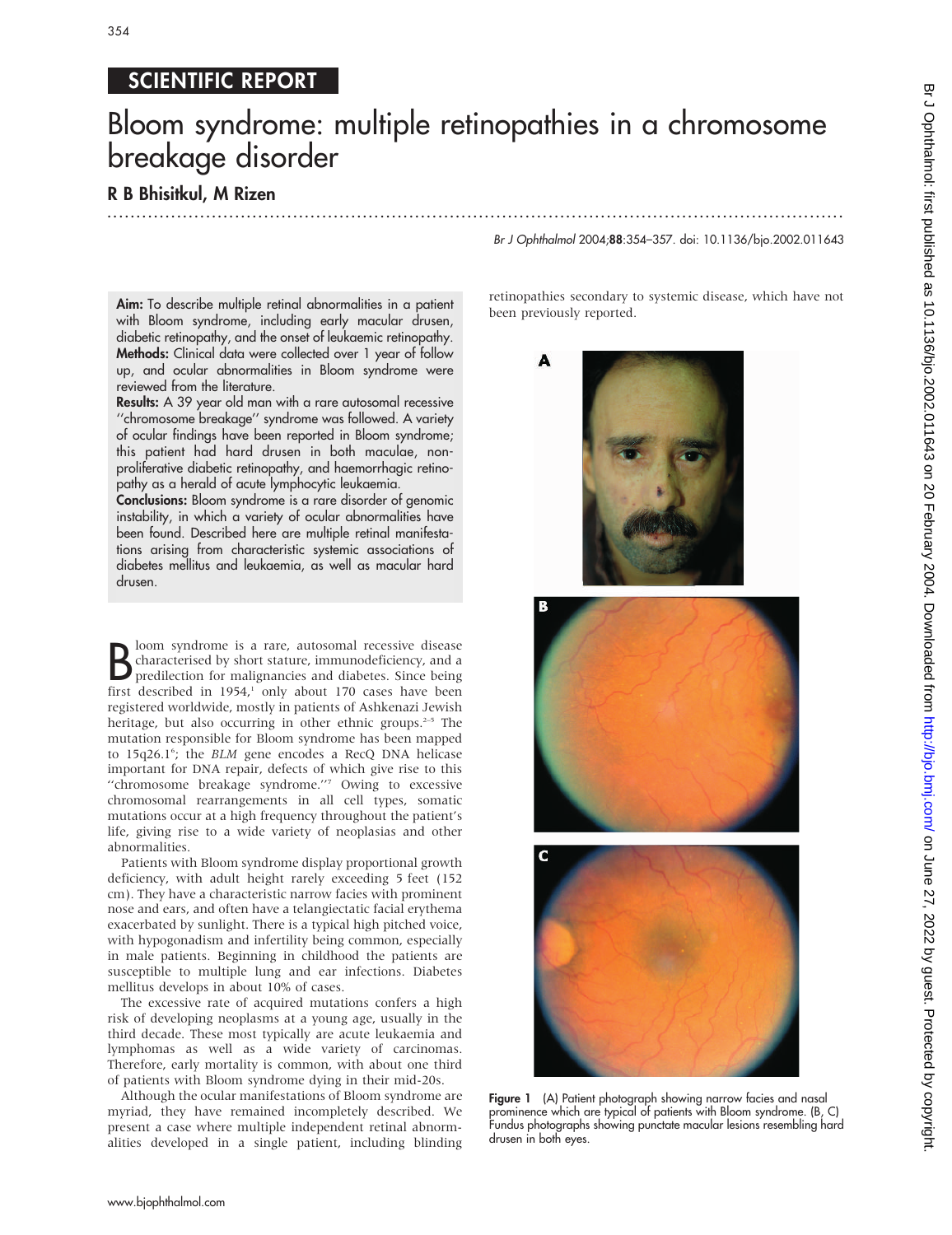

bj11643.f2

Figure 2 Right eye. (A) Colour photograph demonstrates nonproliferative diabetic retinopathy with retinal hard exudates and central macular thickening. (B) Fluorescein angiogram confirms leaking microaneurysms and clinically significant macular oedema with retinal cysts.

#### CASE HISTORY

A 39 year old man was referred with a 1 year history of gradually progressive blurred vision. He was of Ashkenazi Jewish heritage and had been diagnosed at 1 year of age with Bloom syndrome, confirmed by elevated sister chromatid exchange frequency on chromosomal analysis. He had been diagnosed 1 year earlier with non-insulin dependent diabetes mellitus which was noted to be poorly controlled. His past medical history was otherwise significant for hypercholesterolaemia, chronic rhinitis, and for excision of a squamous cell carcinoma from his right ear several years earlier. On physical examination, he was of short stature (4 feet, 8 inches, 142 cm) and displayed the narrow facies typical of Bloom syndrome (fig 1A). An erythematous facial rash in a malar pattern was present, which the patient reported as chronic. Best corrected visual acuity was 20/60 right eye and 20/25 left eye . Intraocular pressures were normal in both eyes and slit lamp examination revealed narrow angles in both anterior chambers, measured gonioscopically in both eyes as grade I to II in the Shaffer system. Dilated fundus examination revealed scattered punctate yellow lesions in both maculae that resembled hard drusen (fig 1B, C). Intraretinal haemorrhages and microaneurysms present in the posterior pole of both eyes indicated non-proliferative diabetic retinopathy, with retinal thickening and hard exudates in the right macula (fig 2A). Fluorescein angiography confirmed clinically significant macular oedema with a cystoid component right eye (fig 2B). Focal macular laser photocoagulation was performed right eye, but he was seen to have only partial



Figure 3 Fundus photographs display leukaemic retinopathy with nerve fibre layer haemorrhages as well as deep retinal and subretinal haemorrhages in both eyes (A, B).

resolution of the oedema with visual acuity of 20/80 right eye and 20/25 left eye at 5 months post-laser.

Six months after initial presentation the patient returned on an urgent basis with a 2 day history of subacute bilateral vision loss, associated with malaise, fever, and chills. He also noted a ''rash'' on his arms and legs over the past week.

On examination he had several focal skin lesions on the cheeks and nose (fig 1A) and purple maculopapular lesions distributed over his arms, legs, and abdomen. He had a fever at 38.4˚C, and was tachycardic. Visual acuity had declined to counting fingers right eye and 20/80 left eye. Dilated fundus examination now revealed dense intraretinal and even subretinal haemorrhages in the posterior pole of both eyes (fig 3), some of which were white centred haemorrhages.

He was admitted to the hospital and white blood cell count was found to be 29 600 with greater than 95% blasts and zero neutrophils. Acute lymphoblastic leukaemia was diagnosed by bone marrow biopsy. He underwent 3 weeks of induction chemotherapy with daunorubicin, vincristine, and prednisone and achieved remission, with resolution of his haemorrhagic retinopathy and visual improvement to 20/400 right eye and 20/40 left eye. However, 2 months after discharge he had disease recurrence necessitating re-induction chemotherapy followed by allogeneic stem cell transplantation. During this prolonged admission he died from complications of fungal pneumonia.

#### **DISCUSSION**

Bloom syndrome is an archetypal ''chromosome breakage syndrome.'' A recessively inherited mutation in the BLM gene leads to an inordinate frequency of chromosomal breaks and rearrangements, possibly via aberrant repair of breaks in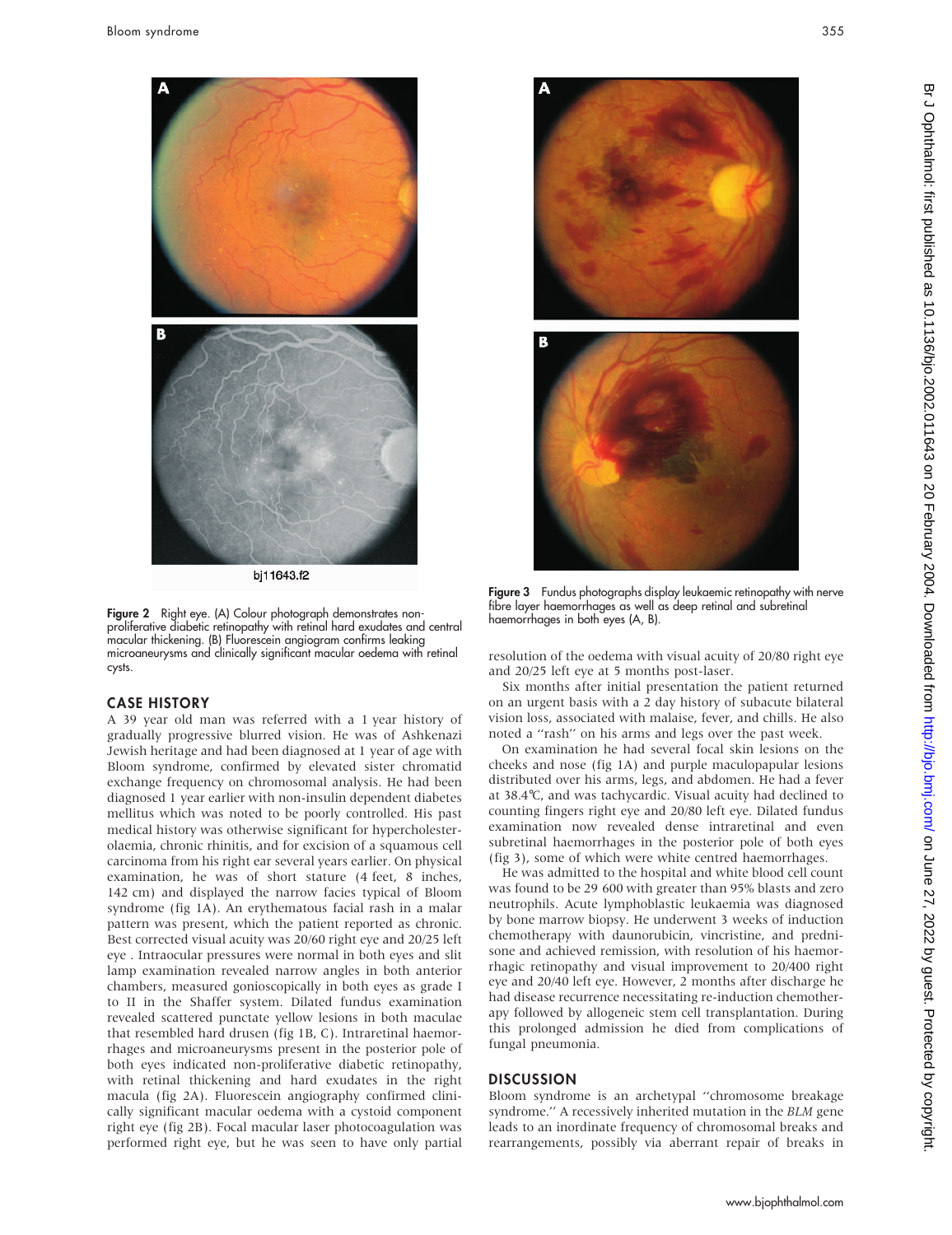| Location         | Finding                                | Reference   |
|------------------|----------------------------------------|-------------|
| Eyelid           | Café au lait lesion                    | 14          |
|                  | Sun sensitive telangiectatic erythema  | 14          |
|                  | Madarosis                              | 14          |
| Conjunctiva      | Bulbar conjunctival telangiectasia     | 15, 16      |
|                  | Conjunctivitis                         | 18          |
| Anterior chamber | Narrow angles                          | this report |
| <b>Iris</b>      | Sectoral iris pigment alteration       | 14          |
| Retina           | Drusen                                 | 11          |
|                  | Unilateral retinoblastoma              | 17          |
|                  | Non-proliferative diabetic retinopathy | this report |
|                  | Leukaemic retinopathy                  | this report |
| Optic nerve      | Bilateral optic nerve hypoplasia       | 15          |

double stranded DNA.7–10 The BLM mutation in turn gives rise throughout life to a high number of acquired somatic mutations. Genomic instability can affect virtually all genetic loci, cell types, and tissues in an individual with Bloom syndrome, so it is not surprising that manifold ocular abnormalities have been observed. As described here, a single patient in a short span of time displayed multiple independent retinal pathologies. In addition to early onset retinal drusen, which may be considered characteristic for the syndrome, he developed two different complications secondary to systemic diseases: diabetic retinopathy and leukaemic retinopathy.

Perhaps the most common ocular finding in Bloom syndrome is the presence of retinal drusen at an early age (fig 1); noted in this patient at age 39, drusen may be present even in childhood. In this and in other reported cases the drusen are hard, small, and non-confluent. Landau and colleagues<sup>11</sup> first described bilateral drusen in three children and termed them ''colloid body-like spots.'' They equated these childhood drusen with those more commonly seen as a "senile phenomenon," and indeed there is a clinical resemblance to age related macular degeneration. Of note, no form of exudative macular degeneration has been reported in these patients.

Non-proliferative diabetic retinopathy in this patient had typical features (fig 2), with severe macular oedema recalcitrant to standard laser therapy. Diabetes is a classic feature of Bloom syndrome, usually occurring in its noninsulin dependent form. It is therefore surprising that diabetic retinopathy has not, to our knowledge, previously been described in Bloom syndrome. This absence may result from patient age and diabetes duration being curtailed by early mortality in patients with Bloom syndrome. The patient reported here had reached 40 years of age, one of the longest surviving patients with Bloom syndrome; perhaps his later age and duration of diabetes allowed for retinal expression of his diabetes.

Acute leukaemias are the most frequent malignancies arising in patients with Bloom syndrome, but again leukaemic retinopathy has not to our knowledge been reported previously. In this case, rapid visual loss and haemorrhagic retinopathy were the presenting signs for the diagnosis of acute leukaemia. The retinal findings were those of typical leukaemic retinopathy<sup>12–13</sup> with bilateral haemorrhages in the superficial and deep retina throughout the posterior pole, some white centred haemorrhages, and also subretinal haemorrhage at the central macula in one eye (fig 3). Partial reversal of the retinopathy was seen following chemotherapy and remission of his leukaemia.

A wide variety of other ocular abnormalities have been found in Bloom syndrome (see table 1). A sunlight induced telangiectatic facial rash resembling that of lupus erythematosis is one of the diagnostic features of the disease; telangiectatic lesions can involve the lower eyelids $14$  and have even been reported on the conjunctiva.<sup>15 16</sup> In the patient described here, the anterior chamber angles were seen to be narrow bilaterally; he had no evidence of narrow angle glaucoma, and glaucoma has not been reported as a feature of Bloom syndrome.

Abnormalities of the posterior segment have been described sparsely in Bloom syndrome. Although a wide array of systemic diseases and malignancies appear in Bloom syndrome, retinal pathologies secondary to disorders such as diabetes, leukaemia, lymphoma, or tumour metastases have not been reported. Retinoblastoma has been reported in a child<sup>17</sup>; an infant with bilateral optic nerve hypoplasia has also been reported.15

In conclusion, the collected observations in Bloom syndrome indicate that a wide variety of ocular abnormalities can arise as a consequence of excessive somatic mutations. While reports of retinal abnormalities have been scant in this disorder, the ophthalmological spectrum of Bloom syndrome can be expanded from the multiple, independent findings in this patient.

#### Authors' affiliations .....................

R B Bhisitkul, M Rizen, Department of Ophthalmology, Beckman Vision Center, University of California San Francisco Medical School, San Francisco, CA, USA

Supported by That Man May See Foundation.

The authors have no proprietary or commercial interests related to the manuscript.

Correspondence to: Robert B Bhisitkul, MD, PhD, Department of Ophthalmology, University of California San Francisco, 10 Kirkham Street, K301, San Francisco, CA 94143, USA; bhisit@itsa.ucsf.edu

Accepted for publication 19 April 2003

#### **REFERENCES**

- 1 Bloom D. Congenital telangiectatic erythema resembling lupus erythematosis in dwarfs. Am J Dis Child 1954;88:754–8.
- 2 German J. Bloom's syndrome: the first 100 cancers. Cancer Gen Cytogen 1997;93:100–6.
- 3 Li L, Eng C, Desnick RJ, et al. Carrier frequency of the Bloom syndrome blm<sup>Ash</sup> mutation in the Ashkenazi Jewish population. Molec Genet Metab 1998;64:286–90.
- 4 Roa BB, Savino CV, Richards CS. Ashkenazi Jewish population frequency of the Bloom syndrome gene 2281 delta 6ins7 mutation. Genet Testing 1999;3:219–21.
- 5 Peleg L, Pesso R, Goldman B, et al. Bloom syndrome and Fanconi's anemia: rate and ethnic origin of mutation carriers in Israel. Isr Med Assoc 2002;4:95–7.
- 6 German J, Roe AM, Leppert M, et al. Bloom syndrome: an analysis of consanguinous families assigns the locus mutated to chromosome band 15q26.1. Proc Nat Acad Sci 1994;91:6669–73.
- 7 Ellis NA, Groden J, Ye TZ, et al. The Bloom syndrome gene product is homologous to RecQ helicases. Cell 1995;83:655-66.